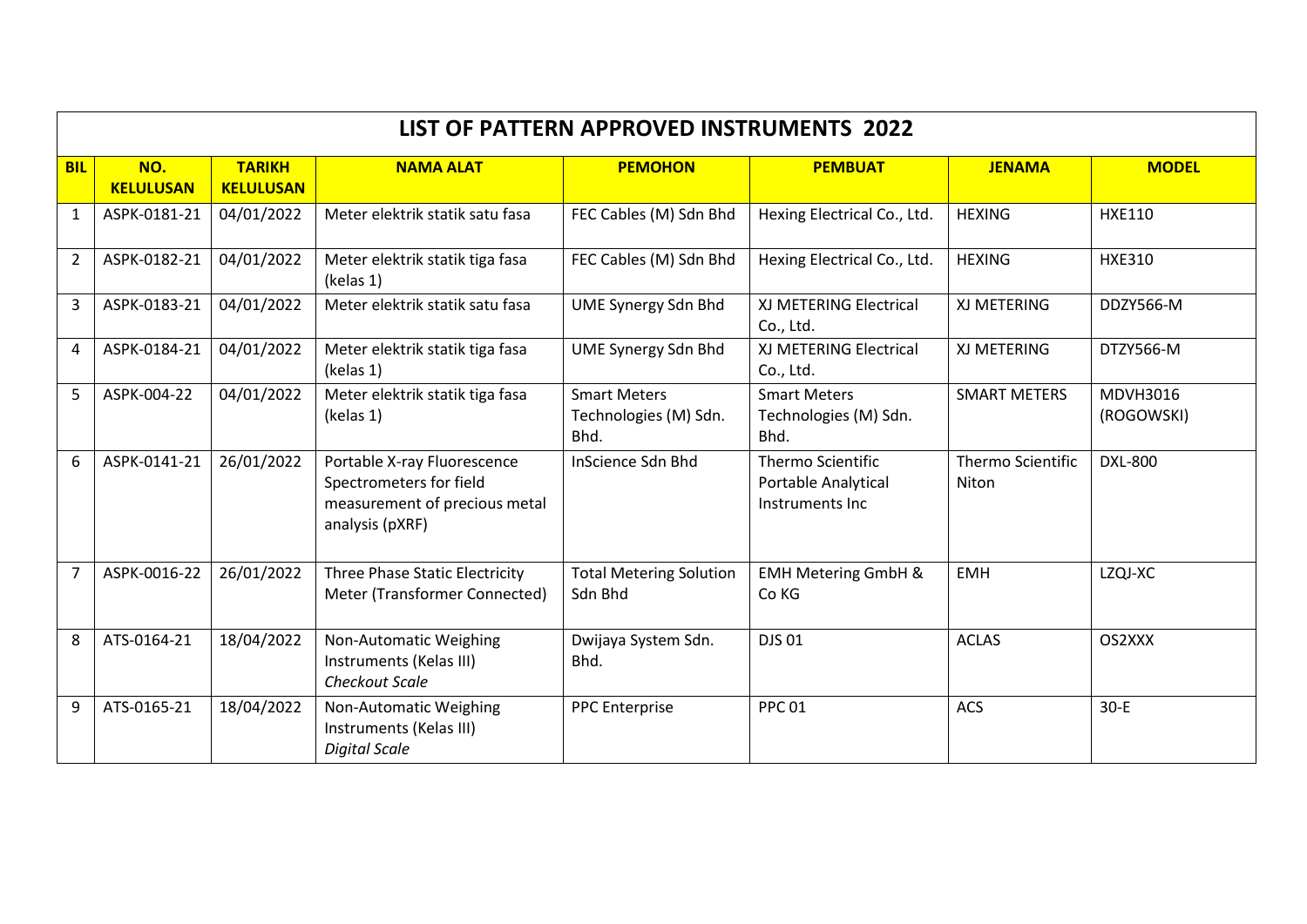| 10 | ATS-0166-21  | 18/04/2022 | Non-Automatic Weighing<br>Instruments (Kelas III)<br><b>Bench Scale</b> | Moizhen Enterprise Sdn.<br>Bhd.           | <b>ME01</b>                                                              | <b>ME01</b>      | <b>CZNEWTON XXXXX</b>            |
|----|--------------|------------|-------------------------------------------------------------------------|-------------------------------------------|--------------------------------------------------------------------------|------------------|----------------------------------|
| 11 | ATS-0167-21  | 18/04/2022 | Non-Automatic Weighing<br>Instruments (Kelas III)<br><b>Floor Scale</b> | Moizhen Enterprise Sdn.<br>Bhd.           | <b>ME01</b>                                                              | <b>ME01</b>      | <b>CZNEWTON XXXXX</b>            |
| 12 | ASPK-016-22  | 18/04/2022 | Meter elektrik statik tiga fasa<br>(operasi pengubah) (kelas 0.2s)      | <b>Total Metering Solution</b><br>Sdn Bhd | <b>EMH Metering GmbH &amp;</b><br>Co KG                                  | <b>EMH</b>       | LZQJ-XC                          |
| 13 | ASPK-0029-22 | 18/04/2022 | Meter elektrik statik satu fasa                                         | Pestech Energy Sdn<br><b>Bhd</b>          | <b>SHENZHEN LONDIAN</b><br><b>WASON HOLDINGS</b><br><b>GROUP CO. LTD</b> | <b>LONDIAN</b>   | LD103                            |
| 14 | ASPK-0030-22 | 18/04/2022 | Meter elektrik statik tiga fasa                                         | Pestech Energy Sdn<br><b>Bhd</b>          | SHENZHEN LONDIAN<br><b>WASON HOLDINGS</b><br><b>GROUP CO. LTD</b>        | <b>LONDIAN</b>   | LD302                            |
| 15 | ATS-0027-22  | 18/04/2022 | Perisian bagi Non-Automatic<br>Weighing Instruments                     | FGV Prodata System<br>Sdn Bhd             | FGV Prodata System Sdn<br><b>Bhd</b>                                     | <b>FGV</b>       | Weighbridge System<br>Proweigher |
| 16 | ASPK-0077-21 | 18/04/2022 | Diesel Smoke Meter                                                      | <b>KG Instruments Sdn Bhd</b>             | TEXA S.p.A                                                               | <b>TEXA</b>      | Opabox Autopower                 |
| 17 | ATS-0005-22  | 20/4/2022  | Non-Automatic Weighing<br>Instruments (Kelas III)<br>Weighbridge PERLIS | PADIBERAS NASIONAL<br><b>BERHAD</b>       | <b>BERNAS 01</b>                                                         | <b>BERNAS 01</b> | BERNAS-CD-XXR                    |
| 18 | ATS-0006-22  | 20/4/2022  | Non-Automatic Weighing<br>Instruments (Kelas III)<br>Weighbridge KEDAH  | PADIBERAS NASIONAL<br><b>BERHAD</b>       | <b>BERNAS 01</b>                                                         | <b>BERNAS 01</b> | BERNAS-SD-XXK<br>BERNAS-CD-XXK   |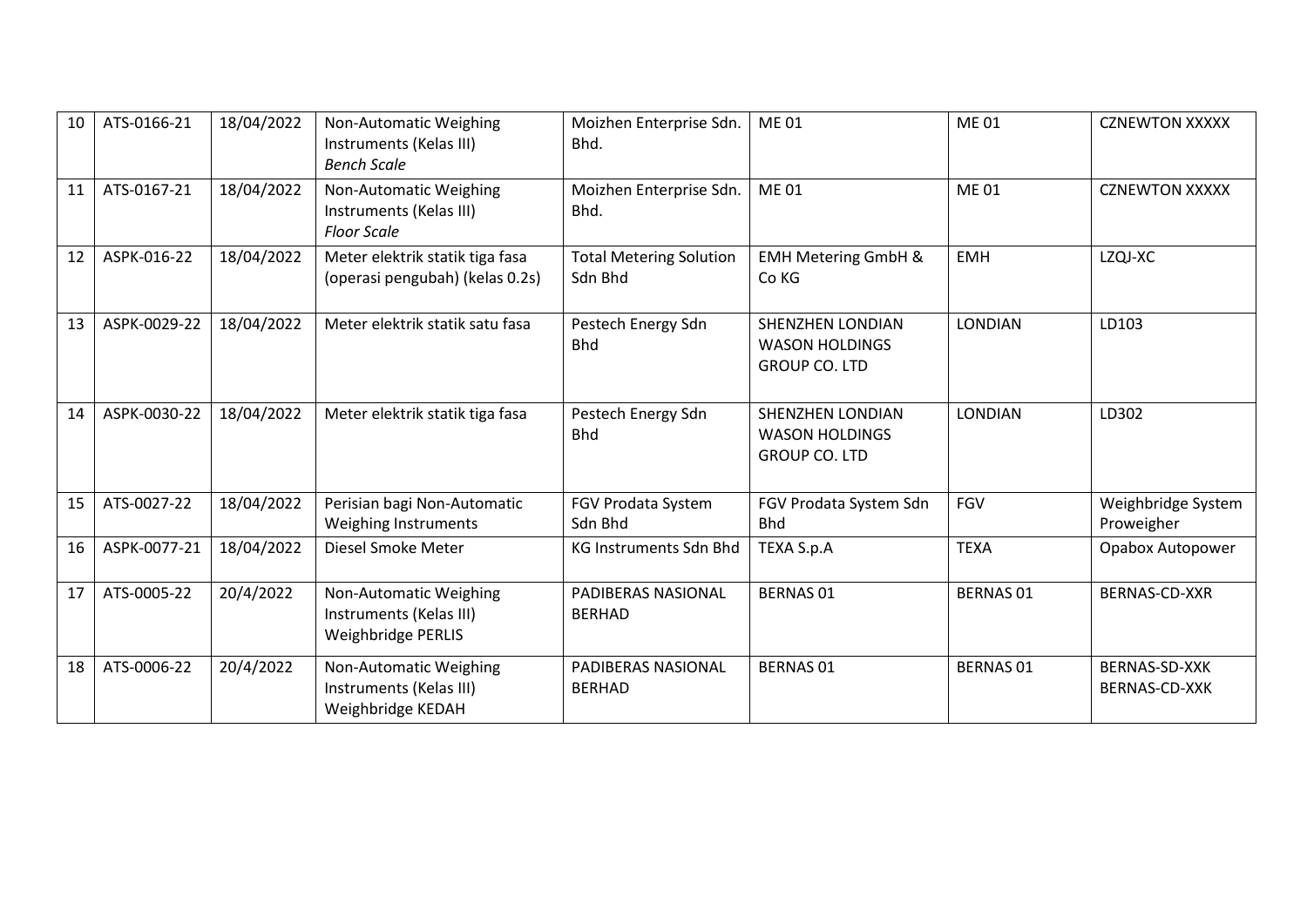| 19 | ATS-0007-22 | 20/4/2022  | Non-Automatic Weighing<br>Instruments (Kelas III)<br>Weighbridge PULAU PINANG                          | PADIBERAS NASIONAL<br><b>BERHAD</b>          | <b>BERNAS 01</b> | <b>BERNAS 01</b> | BERNAS-CD-01P                  |
|----|-------------|------------|--------------------------------------------------------------------------------------------------------|----------------------------------------------|------------------|------------------|--------------------------------|
| 20 | ATS-0008-22 | 20/04/2022 | Non-Automatic Weighing<br>Instruments (Kelas III)<br>Weighbridge PERAK                                 | PADIBERAS NASIONAL<br><b>BERHAD</b>          | <b>BERNAS 01</b> | <b>BERNAS 01</b> | BERNAS-CD-XXA                  |
| 21 | ATS-0009-22 | 20/04/2022 | Non-Automatic Weighing<br>Instruments (Kelas III)<br>Weighbridge SELANGOR                              | PADIBERAS NASIONAL<br><b>BERHAD</b>          | <b>BERNAS 01</b> | <b>BERNAS 01</b> | BERNAS-CD-01B<br>BERNAS-SD-02B |
| 22 | ATS-0010-22 | 20/04/2022 | Non-Automatic Weighing<br>Instruments (Kelas III)<br>Weighbridge TERENGGANU                            | PADIBERAS NASIONAL<br><b>BERHAD</b>          | <b>BERNAS 01</b> | <b>BERNAS 01</b> | BERNAS-CD-01T                  |
| 23 | ATS-0011-22 | 20/04/2022 | Non-Automatic Weighing<br>Instruments (Kelas III)<br>Weighbridge SABAH                                 | <b>PADIBERAS NASIONAL</b><br><b>BERHAD</b>   | <b>BERNAS 01</b> | <b>BERNAS 01</b> | BERNAS-SD-XXS                  |
| 24 | ATS-0012-22 | 20/04/2022 | Non-Automatic Weighing<br>Instruments (Kelas III)<br>Weighbridge SABAH                                 | <b>FGV PALM INDUSTRIES</b><br><b>SDN BHD</b> | FELDA 01         | FELDA 01         | FELDA-SD-XXS                   |
| 25 | ATS-0013-22 | 20/04/2022 | Non-Automatic Weighing<br>Instruments (Kelas III)<br>Weighbridge FELCRA Bukit<br>Kepong Oil Mill (WB2) | <b>FELCRA Berhad</b>                         | FELCRA 01        | FELCRA 01        | FELCRA-CD-01J                  |